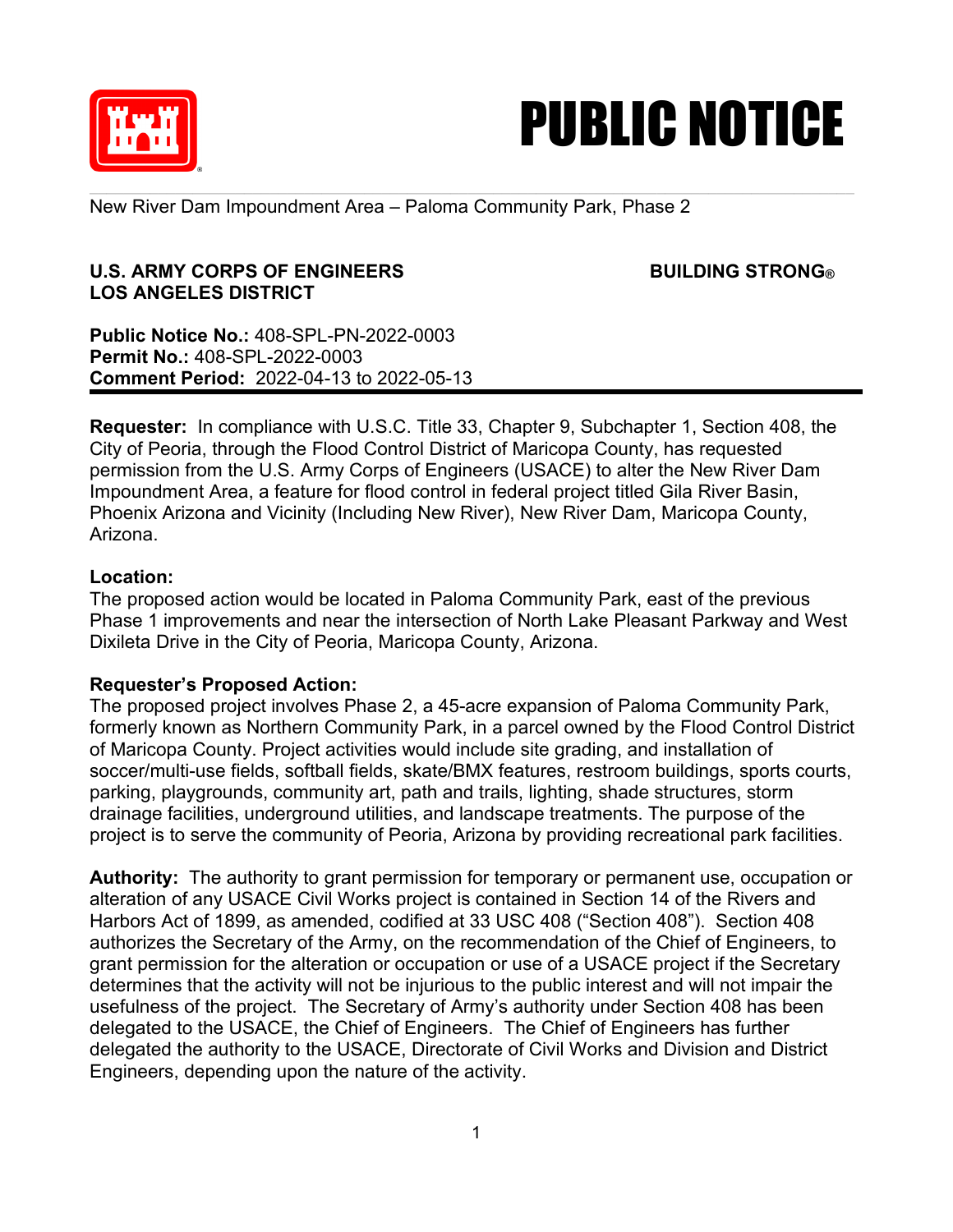**Limits of Section 408 Authority:** A requester has the responsibility to acquire all other permissions or authorizations required by federal, state, and local laws or regulations, including any required permits from the USACE Regulatory Program under Section 10 of the Rivers and Harbors Act of 1899 (33 USC 403), Section 404 of the Clean Water Act (33 USC Section 1344), and/or Section 103 of the Marine Protection, Research and Sanctuaries Act of 1972 (33 USC 1413). The compliance determination for any Section 10/404/103 permit decision associated with the proposed alteration will also address the Section 408 compliance determination. In addition, an approval under Section 408 does not grant any property rights or exclusive privileges nor does it authorize any injury to the property or rights of others.

**Environmental Compliance:** A decision on a Section 408 request is a federal action, and therefore, subject to the National Environmental Policy Act (NEPA) and other environmental compliance requirements. While USACE is responsible for ensuring environmental compliance, the requester is responsible for providing all information that the Los Angeles District identifies as necessary to satisfy all applicable federal laws, executive orders, regulations, policies, and procedures. NEPA and other analysis completed to comply with other environmental statutes (e.g., Endangered Species Act) should be commensurate with the scale and potential effects of the activity that would alter the USACE project. The Los Angeles District will work with the requester to determine the requirements, which will be scaled to the likely impacts of the proposed alteration and should convey the relevant considerations and impacts in a concise and effective manner. Comments received on this public notice will be used in the evaluation.

**Consideration of Comments:** The Corps is soliciting comments from the public, Federal, State and local agencies and officials, and other interested parties. Comments will be made part of the record, and they will be considered before permission is granted to proceed with this action. Please limit comments to the area of the alteration and those adjacent areas that would be directly or indirectly affected by the alteration described in this public notice.

**Submission of Comments:** Interested parties may submit, in writing, any comments concerning this proposal. Comments should reference public notice no. 408-SPL-PN-2022- 0003 and be forwarded by the comment due date of May 13, 2022. Comments must be sent to the U.S. Army Corps of Engineers, Los Angeles District, Engineering Division, ATTN: Priyo Majumdar, 915 Wilshire Boulevard, Suite 1109, Los Angeles, California 90017-3409. Alternatively, comments can be sent electronically to Priyodarshi.Majumdar@usace.army.mil.

> **DEPARTMENT OF THE ARMY LOS ANGELES DISTRICT, U.S. ARMY CORPS OF ENGINEERS** Los Angeles District, Corps of Engineers 915 Wilshire Boulevard, Suite 930 Los Angeles, California 90017-3401 WWW.SPL.USACE.ARMY.MIL/MISSIONS/SECTION-408-PERMITS